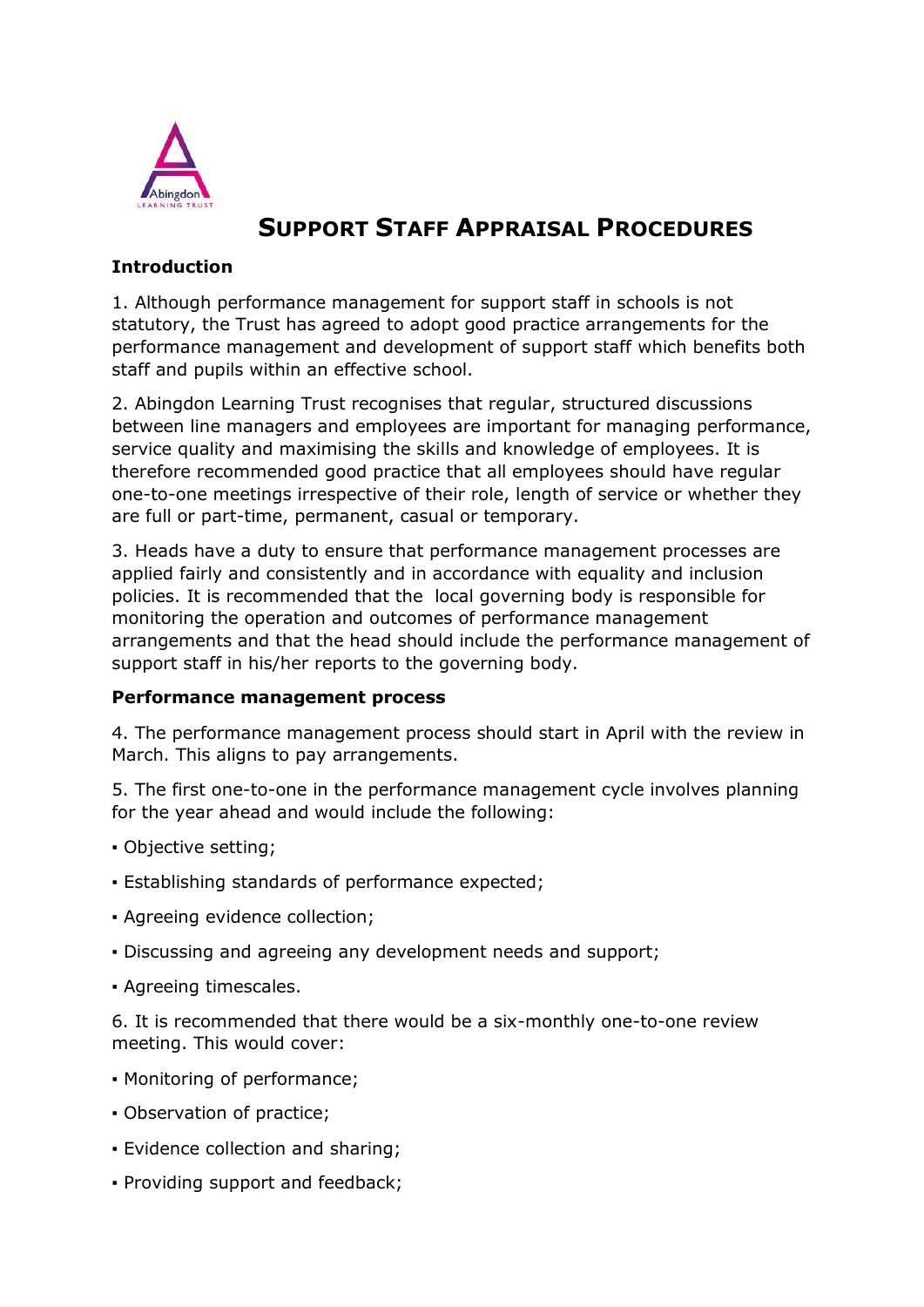- Ongoing support, mentoring, training and development.
- 7. The final review stage would involve:
- Review and assessment of performance using evidence and feedback;
- A review of the role / responsibilities (if necessary).

8. The line manager and employee would then start planning for the next cycle.

#### **Guidance on one-to-ones**

9. The purpose of one-to-one meetings are to

▪ seek and give guidance, support and direction;

- share information, ideas and problem solve;
- ensure employees understand what is expected of them and agree priorities;
- provide a two-way channel of communication throughout the school;
- develop the employee's skills, knowledge and capability;

▪ allow space for employees to discuss and reflect on their work and share any concerns or challenges they have;

- agree goals and review progress against these goals;
- review workload, ways of working and employee wellbeing;

▪ recognise and celebrate what is going well and to discuss where improvements can be made.

They should not:

- be rushed or interrupted;
- be one sided;
- be focused on manager's needs;
- be negative or demoralising but seeking to address problems in a positive way;
- break confidentiality (see data protection policy for further details);
- ignore or fail to support the individual with issues raised.

#### **Responsibilities of employees:**

- to prepare for one-to-ones and identify issues which require attention;
- to ensure that actions which are agreed are carried out and completed;
- to raise issues of concern relating to poor practice (whistle blowing).

#### **Responsibilities of managers:**

- to prepare for ones-to-ones and identify issues which require attention;
- to ensure that agenda setting is a two-way process;